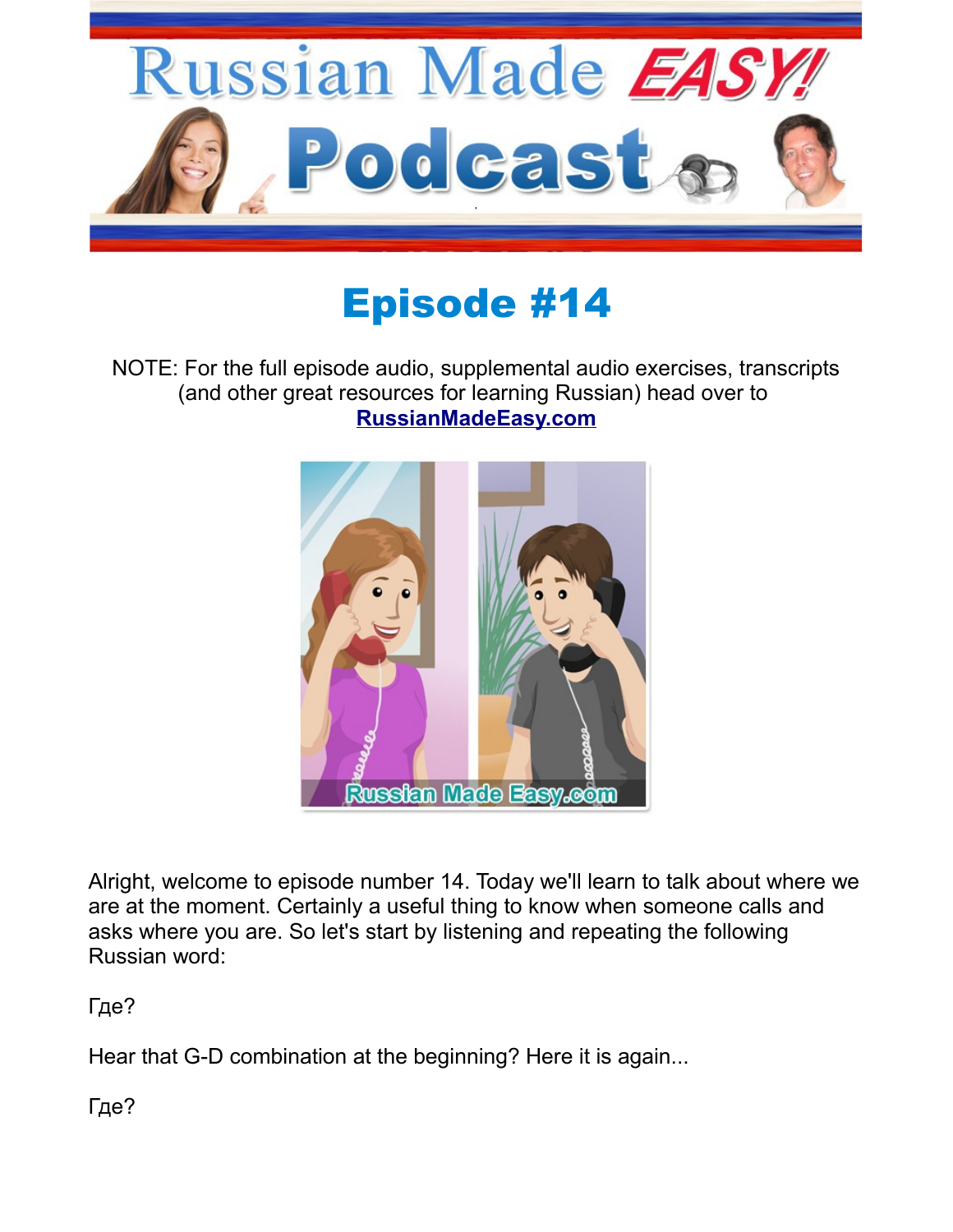Can you figure out the meaning? Imagine a guy looking for his wallet. He's checking all the usual places...the table in the hall, his nightstand, his coat pocket. Still no wallet. Frustrated he asks himself... "Man, ГДЕ did I leave my wallet?"

In Russian, if you want to know the location of something, you'd ask: Где?

So, где translates as "where" in the sense of "in what location." There is no movement associated with the word. After all, remember in the last podcast, we learned this exchange:

Let's go! Пошли!

And we asked: Where to? Куда?

To the park! В парк!

The Russian word "куда" *also* translates as "where" but it's **related to motion**. Where to?

But our new word...do you remember it... где

...means "where...in which location?"

Ask: Where's Dasha? Где Даша?

Or...imagine you're at a cafe with friends. You head to the bathroom, and when you come back, you notice that your soup is gone. In three words, ask: Where's my soup? Где мой суп?

So, let's see if you can retain this new word while we review our recent podcasts.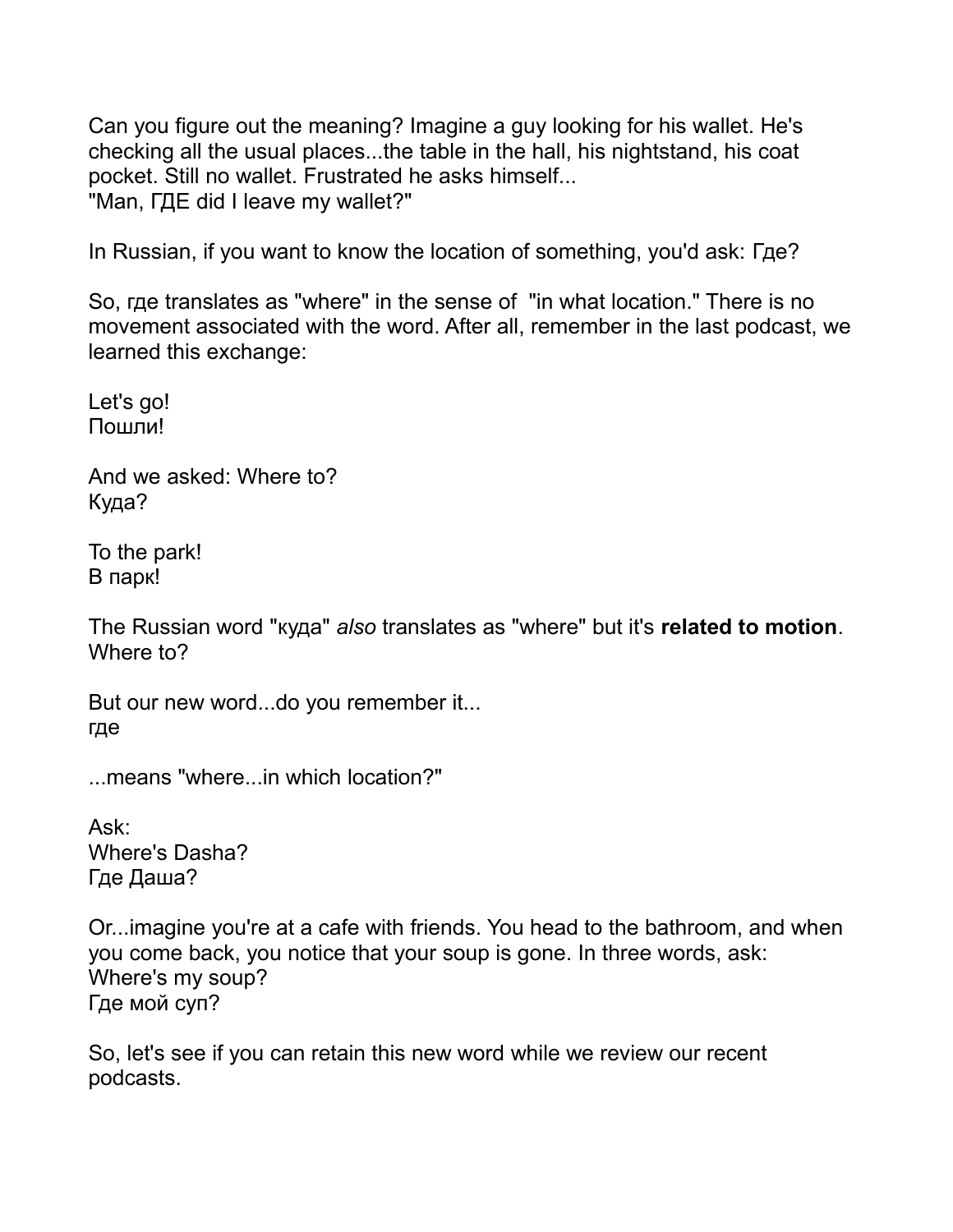Imagine you've put on your coat, grabbed your keys and wallet and are opening the front door. Your Russian roommate asks you in just two words: Ты куда?

What did he literally ask? You....to where? That's his way of asking, "Where're you going?" And that's all you need to say in Russian. Try it. Ask... Where're you headed? Ты куда?

Say: To the center. В центр.

Imagine your friend is showing you the little shoe store she just opened. Ask her... Is this your store? Это твой магазин?

And back to our new word for the day, imagine you've arrived to your friend's apartment. You thought her mom would be there, too, but she isn't, so you ask: Where's your mom? Где твоя мама?

Alright, so far so good. Here's our next new word: сейчас

One more time: сейчас

How would you translate it, based on this conversation:

Your roomate tells you: "We're out of milk. Wanna come with me to the store?"

"Sure. Сейчас or later?"

"Let's go сейчас. I've got some things to do later."

So, сейчас translates as "now" as in, "at this moment"

Imagine your friend calls your cellphone. How will she ask, in two words,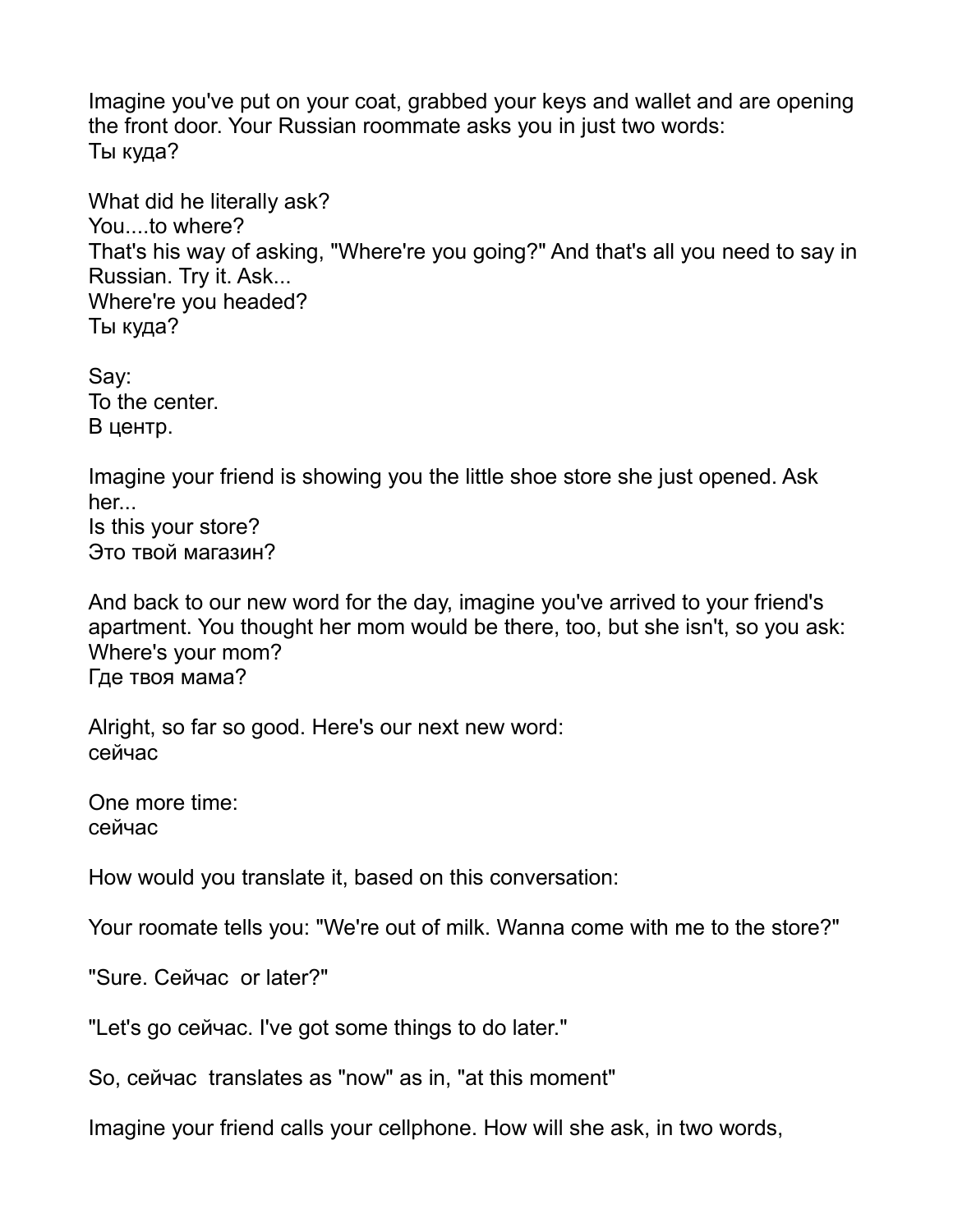Where are you? Ты где?

Listen to the native speaker say: I'm now in the store. Я сейчас в магазине.

Did you hear that? At the end of the word магазин he added a "yeh" sound. в магазине Listen again: в магазине.

He also added the word "v" before the word...So he had: "v-magazin-yeh"

в магазине

That's today's very important construction. Try saying: I'm now in the park. Я сейчас в парке.

We add "ff" before the word 'park' and add the "yeh" sound at the end. В парке

Я сейчас в парке.

That "yeh" sound is very important, and here's why. It tells the listener that you're \*in\* that location. Otherwise, as we learned in the last podcast time, the "ff" or "v" sound means "to" or "towards: and they'll think you're on your way to that place.

So, compare these two phrases:

Я сейчас в магазин. There was no "yeh" sound at the end, so the speaker means: *I now to the store.* He means, *I'm now going to the store*, or am about to head off there.

Compare that to this...

Я сейчас в магазине.

That little "yeh" sound at the end tells us they are located inside the store at this moment. So, that little sound "yeh" has a big impact on the meaning.

There's one exception that we should be aware of. The word *cafe* which in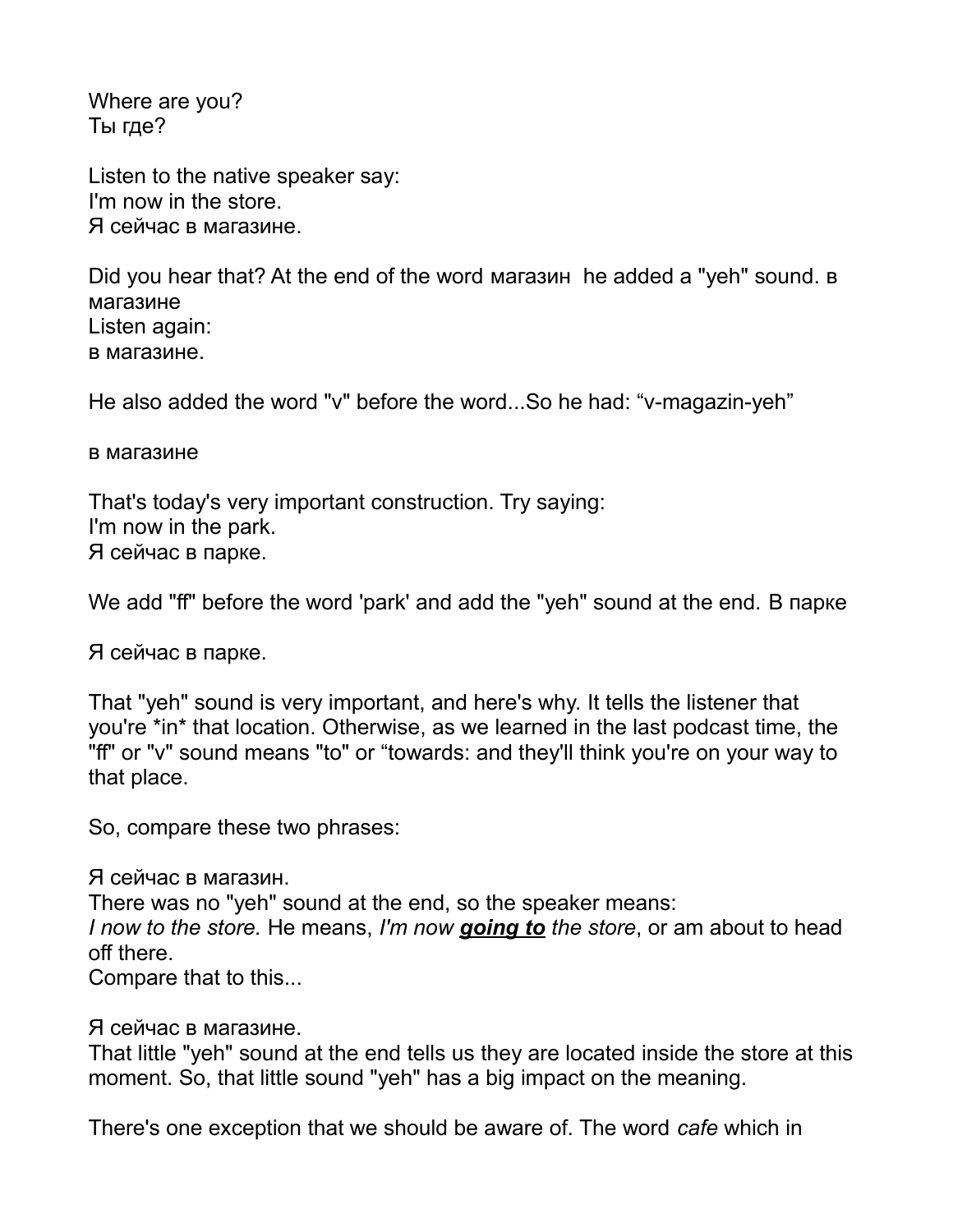Russian is: кафе does not change. Ever. That's because it's not really a Russian word. It's borrowed, probably from French, and it doesn't work well with Russian grammar. So, we don't add that "yeh" sound at the end. Of course, the next question is...Well, how will I know if the speaker is headed *to* the cafe or is actually there, when he says: Я сейчас в кафе.

Well, you don't. You'd have to ask a clarifying question, but that's kind of off the topic at this point.

So, your phone rings and your friend asks... Ты где сейчас?

She was asking, "You...where...now?" In other words, Where are you now?

Tell her: I'm now at Starbucks. Я сейчас в Старбаксе.

## *V.O. And now, here's your Tip of the Day from Russian Made Easy...*

Here's a universal fact worth noting about languages. Short words tend to have many meanings. Long words tend to have just one. And the reason is simple: Languages only have so many short words to go around, so they have to use them for lots of situations.

Take the word "on" in English. As in, "Is the TV on?" So, "on" means "currently operating"

Are the lights **on**? Are the lights **currently operating**? Yet if I say, The book is on the table...

.."on" has a very different meaning. The book is *currently operating* the table? No. The book is *located apon* the table.

Yet, when we say, "I'm **on** the train to Boston right now." Do you really mean you're **located apon** -- that is, on the upper surface of -- the train? Like you're riding on the roof of it? No. You actually mean that you're *riding inside of* the train.

I could go *on* and *on* about the different meanings of on.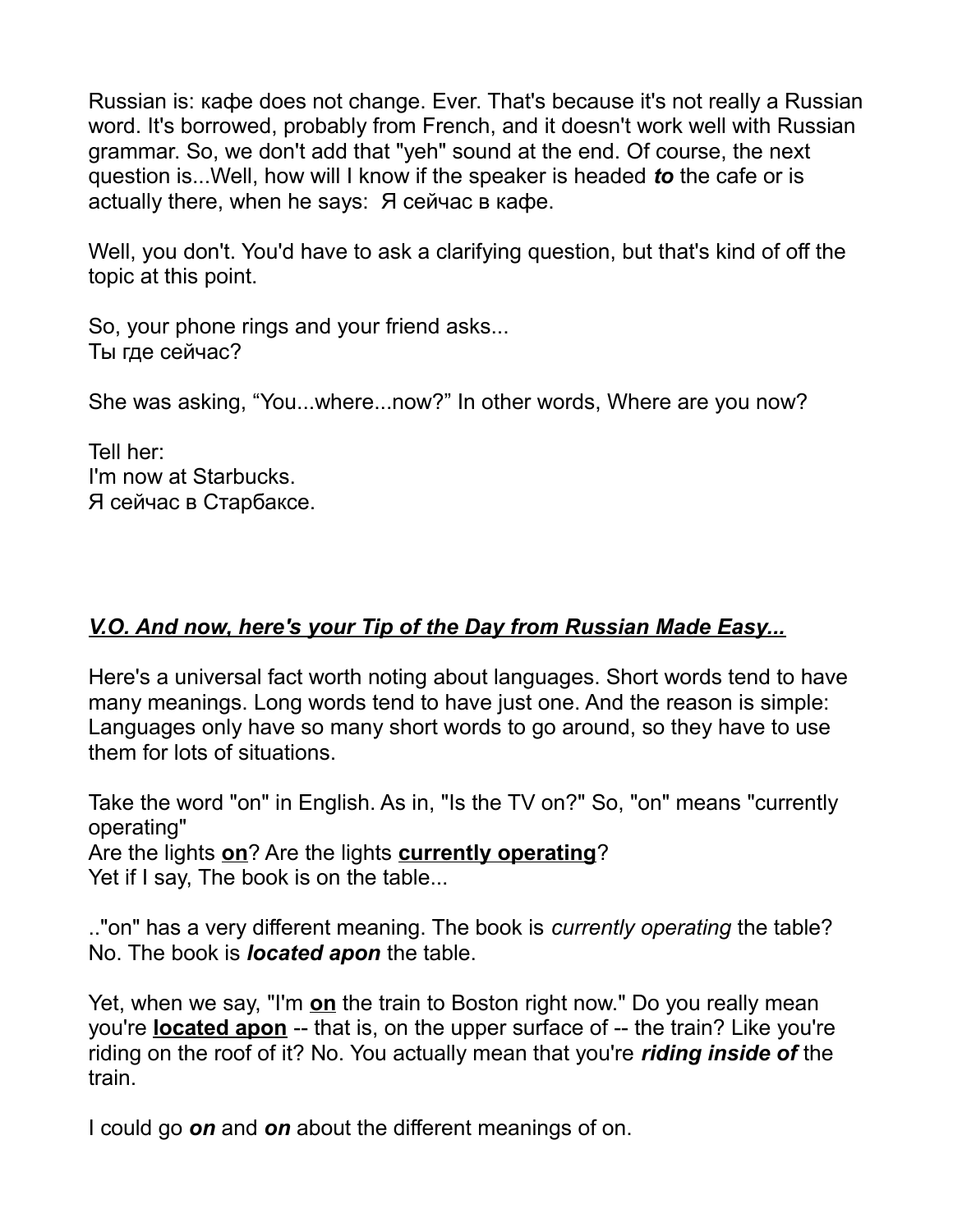The takeaway here is that little words have lots of meanings, so don't fix just one in your head. Instead, learn a whole construction which features each particular meaning.

Here are our last two words of today's podcast. Listen and repeat:

на работе

Let's get the meaning from context. (Just a heads up: The name Anton in Russian is "ahn-TONE").

My friend Антон has a standard, 9-to-5 job. So, it's no surprise that when I called his house on Tuesday at 11 in the morning, his wife answered and said...

Антон сейчас на работе. Anton is now....na rabotyeh.

That first word, na, is forcing the next word to take on that "yeh" ending. Do you hear it?

на работе

But by itself, the word is just **работа**

работа

So let's look for a second at just the word работа in context. In English we have a saying:

All работа and no play makes Jack a dull boy.

So, rabota is the Russian word for "work."

And на работе translates as "at work."

Remember what I explained, though, in today's tip. Small words have lots of uses, so please don't fix the word "at" to the Russian word "на." Just learn the phrase:

I'm now at work. Я сейчас на работе.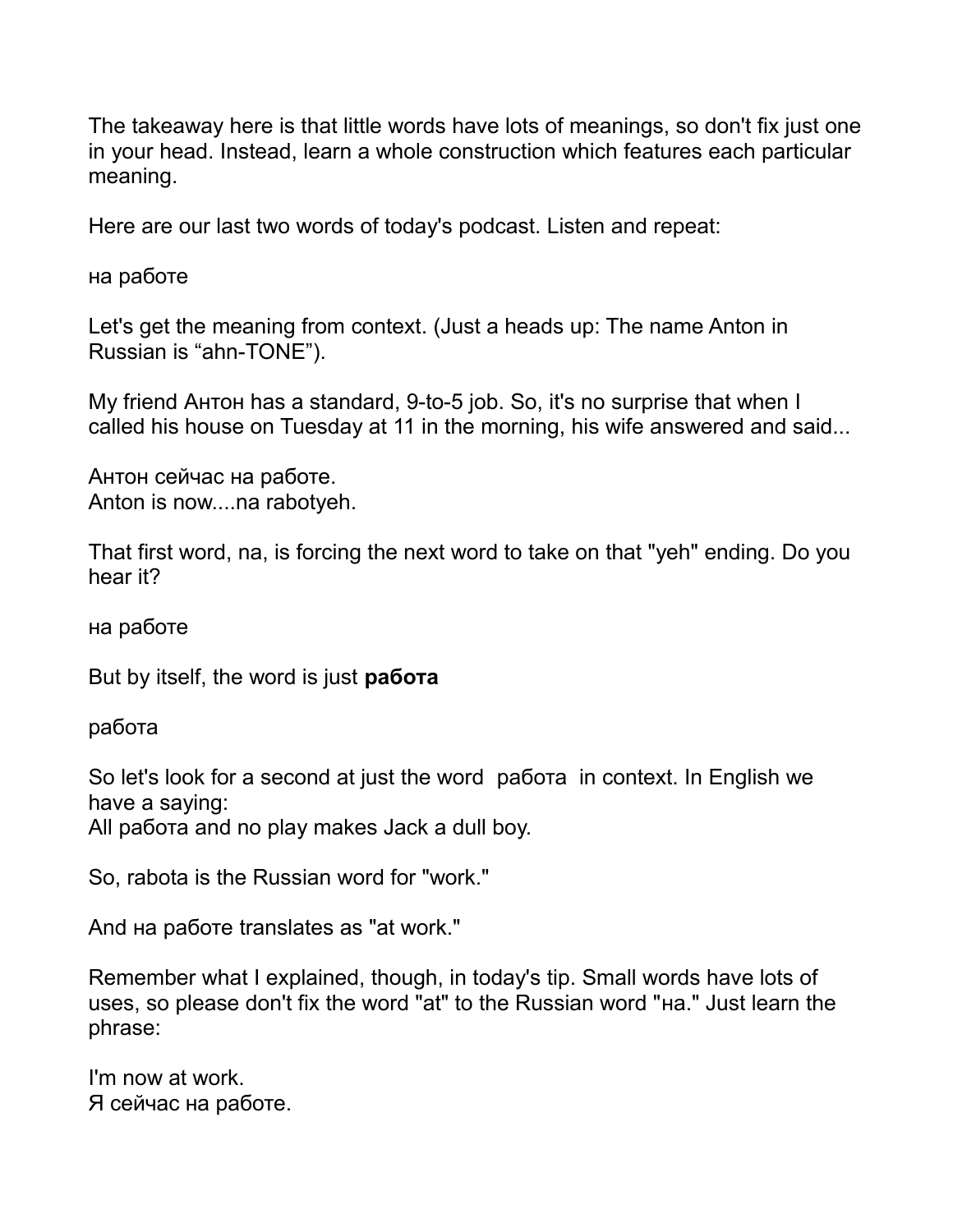Let's work with it some more. You call your friend Sergei's apartment. A guy answers...

Алло?

Сергей?

Нет. Здравствуйте Марк. Это Владимир. Сергей сейчас на работе.

Did you catch what he said? Here it is again: Нет. Здравствуйте Марк. No. Hello Mark.

Это Владимир. This is Vladimir.

Сергей сейчас на работе. Sergei is now at work.

So ask him, "And where's Tanya?" А где Таня?

Say: She's now at the store. Она сейчас в магазине.

And then Vladimir asks you: And where're you? А ты где?

Say: I'm now downtown. Or....I'm in the city center. Я сейчас в центре.

How about this situation. You overhear your girlfriend on the phone as she calls her house and talks to her sister. How will she say: And where are Mom and Dad? А где мама и папа?

How will her sister say: Mom is now in a store, in the center whereas Dad is at work. Мама сейчас в магазине в центре, а папа на работе.

Maybe her parents are traveling. How would she say: